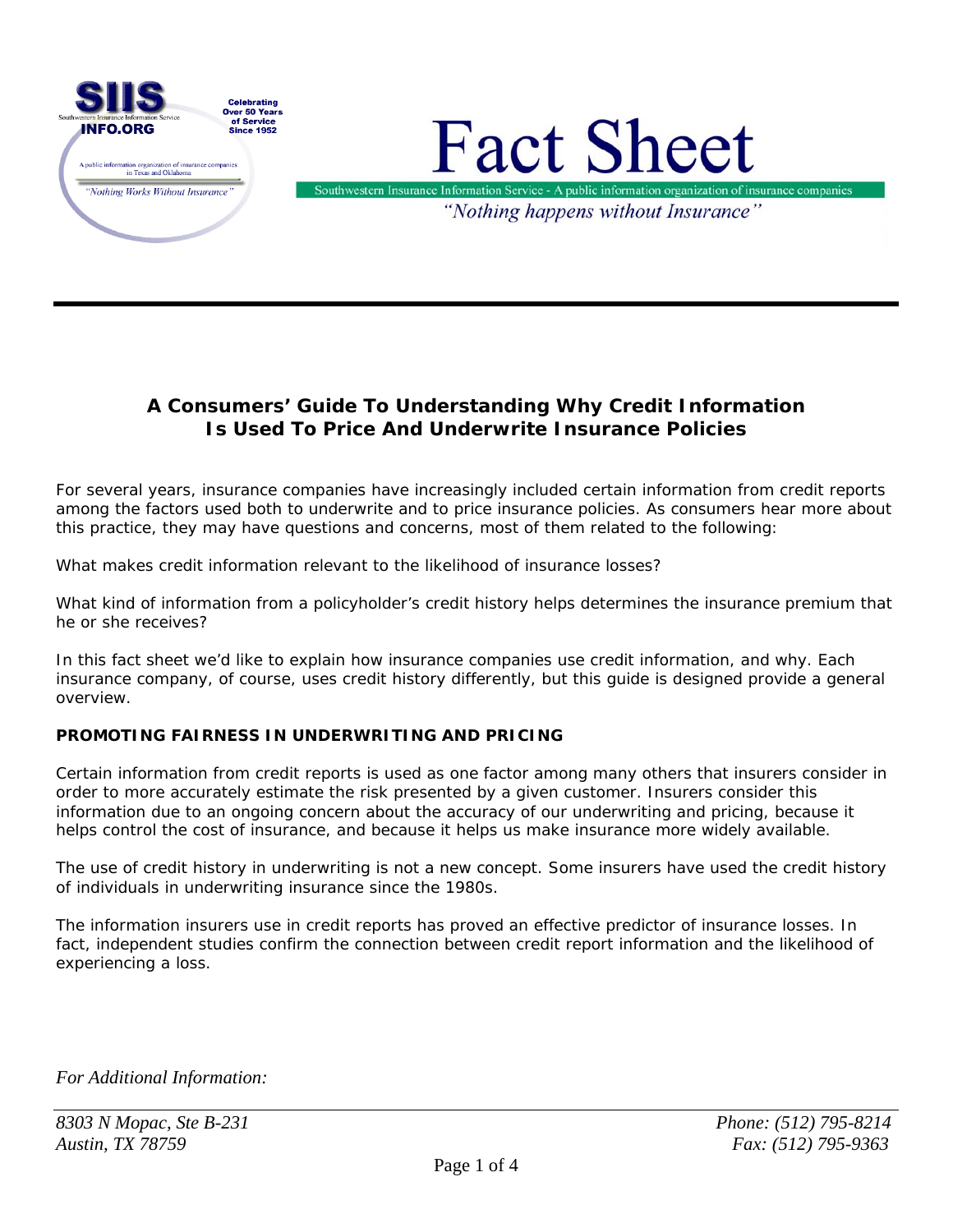

A 1998 study by the American Insurance Association found that scores of individuals in the lowest income bracket were markedly better than individuals with a household income in the \$40,000 to \$49,000 per year income category and on par with those in the \$125,000 and higher incomes.

Credit histories also offer insurers a cost effective means to measure risk. This important tool enables companies that have smaller percentages of the market share the ability to enter a market and expand their business through competition. In the end, consumers less likely to incur loss can benefit from lower premiums and greater value.

The Texas Department of Insurance reports it received only 76 complaints from consumers over the use of credit reports during 2001, even though approximately 11.9 million Texans carry automobile insurance and almost 3.8 million Texans have some kind of residential insurance policy.

### **CREDIT HISTORY: ONE OF MANY FACTORS CONSIDERED**

Credit history is generally only one of many factors used to help determine the premium an insurer charges a customer. Most insurers consider such factors as age and driving experience, driving record, whether a vehicle is being driven in an urban or rural setting, the type of vehicle driven, and other characteristics that affect the potential for loss.

In the case of homeowners insurance, factors other than credit history include the condition of the home, proximity to fire protection, whether it is located in a high or low crime area, and type of construction to, name a few.

The kind of information in credit reports that has proved relevant to calculating insurance risk includes bankruptcies, judgments, collections, and delinquencies. The number and the types of credit accounts a customer has, length of account history, payment history and account balances relative to limits are other factors that may be considered.

### **WHAT DOES CREDIT HISTORY HAVE TO DO WITH THE LIKELIHOOD OF HAVING A LOSS?**

The link between credit history and loss potential has been studied extensively by many scholars outside the insurance industry, in fields such as psychology, safety engineering, occupational medicine, consumer research, and risk perception. Nearly 30 articles and studies point to various possibilities. The two theories that emerge from these studies point to the added stress that financial pressures can bring and the possibility that financial difficulties may indicate a tendency toward risk-taking behavior, either of which can mean a higher likelihood of accidents.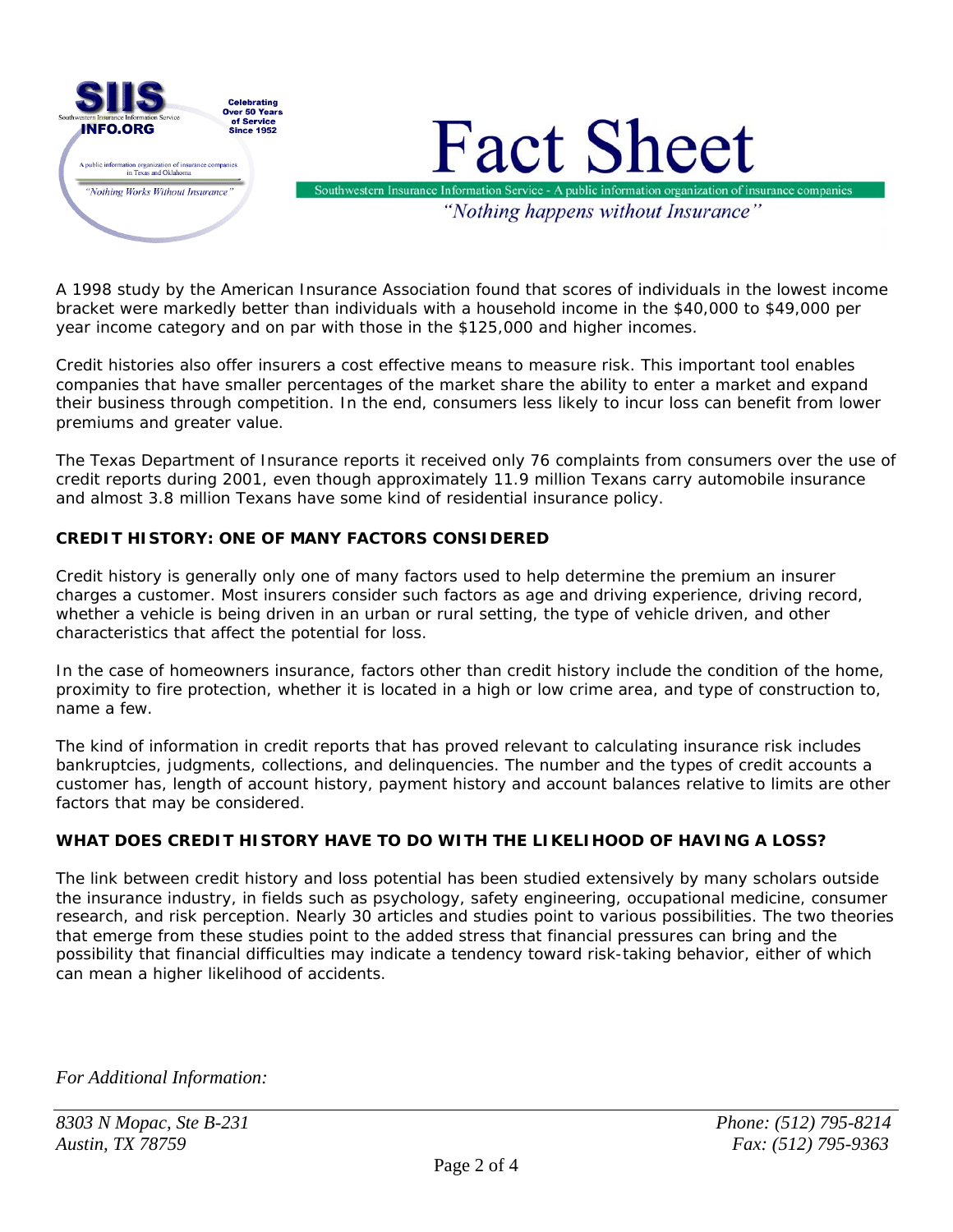

Whatever the reasons behind the relevance of credit information to insurance loss potential, the predictive power of this information is a matter of fact, not of theory or conjecture. Auto insurance policyholders with the least favorable scores are nearly 40% more likely to experience losses that are greater in number and severity than those with the most favorable scores. The difference is even more dramatic among property insurance policyholders. The dollar amount of losses experienced by homeowners policyholders with the least favorable scores is almost twice as much as for those with the most favorable scores.

Consumers with better insurance scores generally have a long-established credit history that is free of major events such as bankruptcies and collections, and reflect either no delinquencies or only delinquencies involving smaller amounts that occurred well in the past. These customers will typically have some credit account activity, but relatively low balances compared to the available credit limits. In addition, they will have few recently opened accounts or inquiries prompted by the seeking of additional credit. While it's difficult to identify specific actions that any customer could take to improve his or her insurance score, customers who manage their finances in a way that is consistent with these characteristics are more likely to have better scores.

## **WHAT INSURANCE SCORES DO NOT CONSIDER**

Insurance credit scoring models do not consider ethnicity, religion, gender, marital status, handicap, address, nationality, age, income, and public assistance sources of income. They are simply not factors.

The Fair Credit Reporting Act provides strict guidelines for company usage of credit in insurance rating that all companies are required to follow.

Credit histories are used by a variety of businesses such as financial institutions and retail stores. Their use helps determine whether a person is eligible for a credit card or qualifies for a mortgage or a vehicle loan.

Credit data/scoring used by lenders measures the ability to repay a debt and can be quite different from data/scoring that measures insurance risk or potential for loss. Thus, ability to secure a loan based on credit may not equate to the best rate for insurance coverage.

### **THE USE OF CREDIT HISTORY BENEFITS CONSUMERS**

Credit histories are a source of affordable, objective information that is readily available in the market and beneficial to consumers. Combined with other underwriting tools, credit histories provide an accurate predictor of loss and an accurate allocate the cost of coverage based on a consumer's loss potential. They provide an objective tool for decision-making that does not consider race, ethnicity, income, or marital